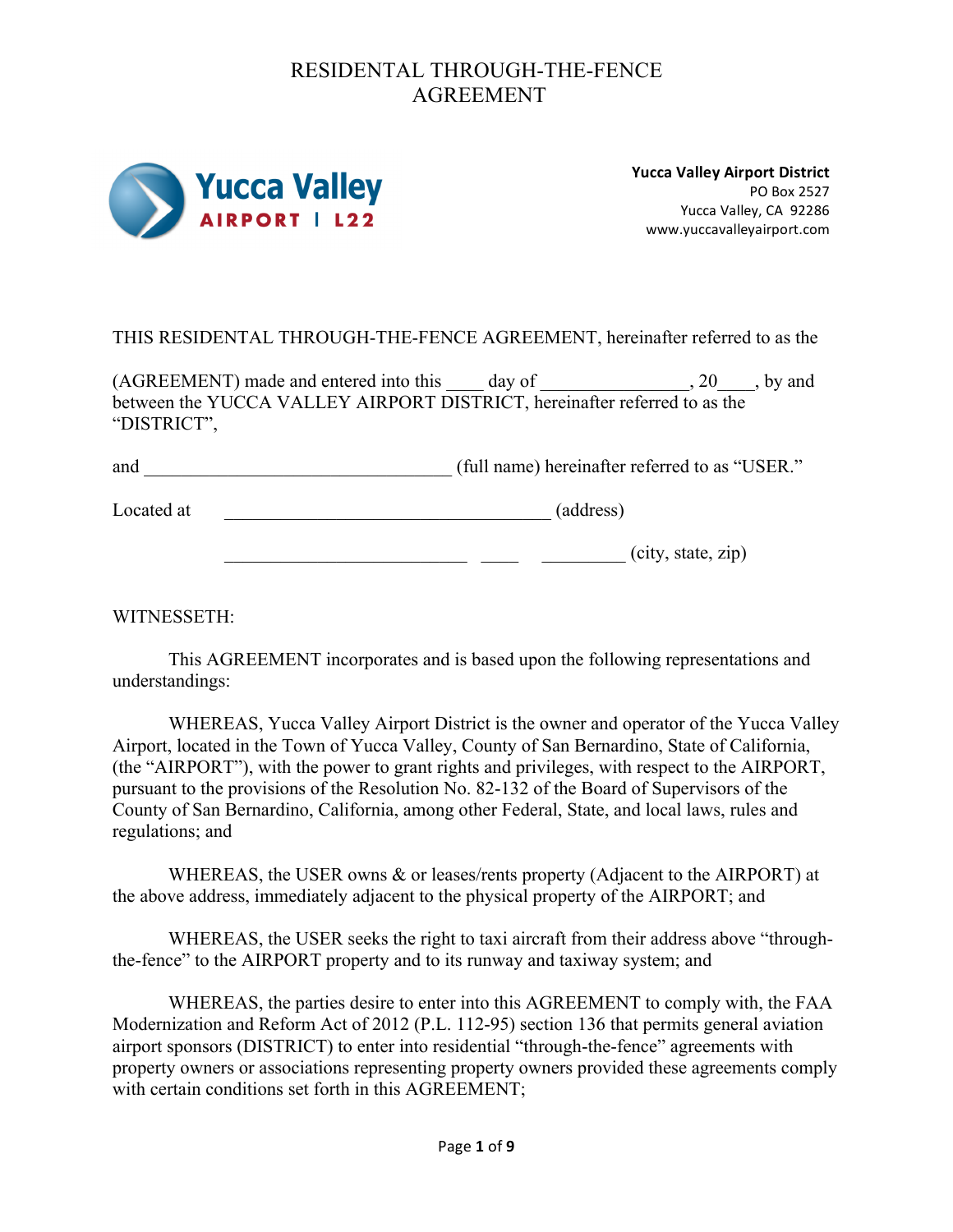NOW, therefore and in consideration of the mutual terms and conditions hereinafter set forth, the DISTRICT and USER hereby agree to the following:

#### **ARTICLE I – PROPERTY BEING GRANTED ACCESS AND USE**

Legal description of property being granted access and use:

 $\overline{\phantom{a}}$  (location)

\_\_\_\_\_\_\_\_\_\_\_\_\_\_\_\_\_\_\_\_\_\_\_\_\_\_\_\_\_\_\_\_ (parcel number)

### **ARTICLE II – TERMS OF AGREEMENT**

The term of this AGREEMENT shall commence on the

Day Month Next, Year and shall continue for one full year. Upon consent of DISTRICT, this AGREEMENT may be renewed for a like term, subject to any changes deemed necessary by the DISTRICT.

### **ARTICLE III – TERM OF AGREEMENT**

- 1) NO COMMERCIAL AERONAUTICAL USES: USER shall not permit any person or entity to engage in any temporary or permanent commercial aeronautical activity on the land owned by the USER described herein above. This prohibition includes the following but is not limited to any activity or service for compensation, exchange, trading, buying, selling, or hire or any other revenue producing activity whether or not a profit is derived, which makes possible, or is required for the operation of an aircraft, or contributes to or is required for, the safety of such operations without the approved agreement (COMMERICAL THROUGH-THE-FENCE AGREEMENT) by DISTRICT.
- 2) SALE OF AVIATION FUELS PROHIBITED: USER shall not permit any person or entity to sell aviation fuels on land owned, rented or leased by USER described herein above.
- 3) PROHIBITIONS AND RESTRICTIONS ON ACCESS: The USER is specifically prohibited from granting or selling any access/egress to the AIRPORT through the aforementioned property to any other parties including giving out any gate codes or gate cards. Any USER granting or selling any access/egress to AIRPORT property will receive a limit amount of warnings not exceeding three (3) and/or will have AIRPORT access revoked. This restriction also includes the USER taking reasonable precaution acceptable to DISTRICT to prevent the accidental access to the AIRPORT by vehicles, pedestrians, pets, etc.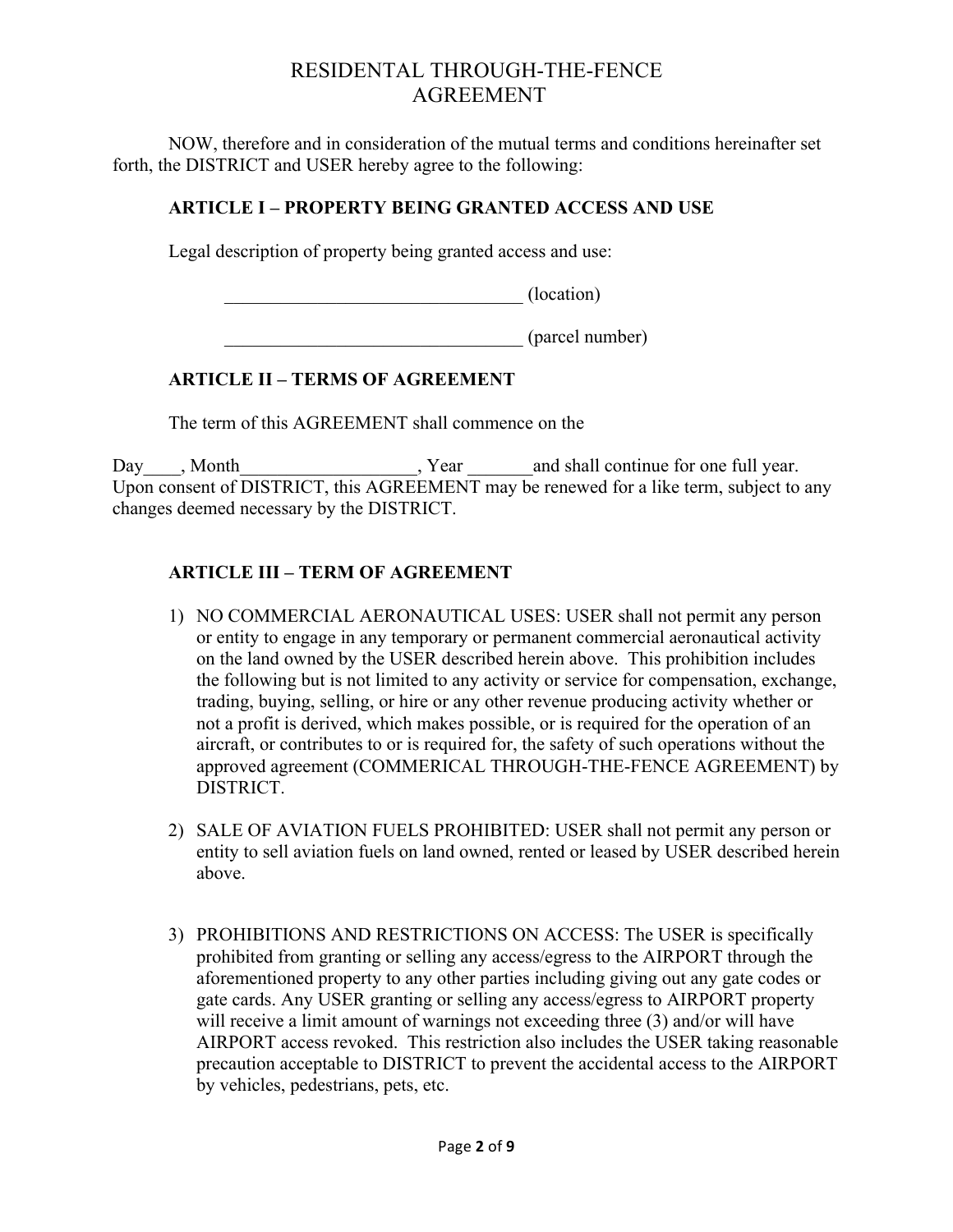### **ARTICLE IV - ACCESS FEE TO DISTRICT WITH ARICR**AFT

USER agrees to pay the access fees to the DISTRICT:

- 1) DISTRICTS BASIS FOR ACCESS FEE: The access fee is based on the rates and charges of other on-airport USERs and operators making similar use of the airport. For the purposes of this AGREEMENT the access fee is based upon the off airport storage of aircraft at the location listed above for the fee which is \$55.00 per month. This ACCESS fee is subject to annual adjustments and will be reviewed in the month of January.
- 2) USER'S ACCESS FEE: Based upon the forgoing rate outlined above the access fee to be paid in advance is \$55.00 a month on the  $1<sup>st</sup>$  of every month. The fee will be in accordance with the off airport fees outlined above throughout the terms of this **AGREEMENT**
- 3) PAYMENT: All payments required to be made by USER under this AGREEMENT shall be made by check, money order, or cashiers' check payable to the Yucca Valley Airport District and shall be delivered or mailed to the address below:

Yucca Valley Airport District Post Office Box 2527 Yucca Valley, CA 92286

4) PENALTY FOR LATE PAYMENT: As and for further consideration of set AGREEMENT for ACCESS, USER expressly agrees that if any rental payment has not been paid by the tenth (10th) day of any month in which it is due, that in the event, the USER shall be obligated to and, expressly agrees to pay the DISTRICT a late payment in the sum of ten dollars, (\$10.00) added to the Monthly Lease Payment, which is not punitive, but an agreed upon compensation towards DISTRICTs costs of administrative process to collect the past due amount. It is understood by the USER that this late payment is in addition to any other damages, including return check fees, which DISTRICT may claim as recovery in an action brought to enforce the terms of this agreement and/or one for unlawful detainer. It is further understood that this late payment is in addition to any other remedies which DISTRICT may have under the terms of this agreement. United State Post Service (USPS) postmark on the payment envelope will be the determinate of whether the late fee is applied. If not mailed through the USPS, then the actual date received by the DISTRICT will be used.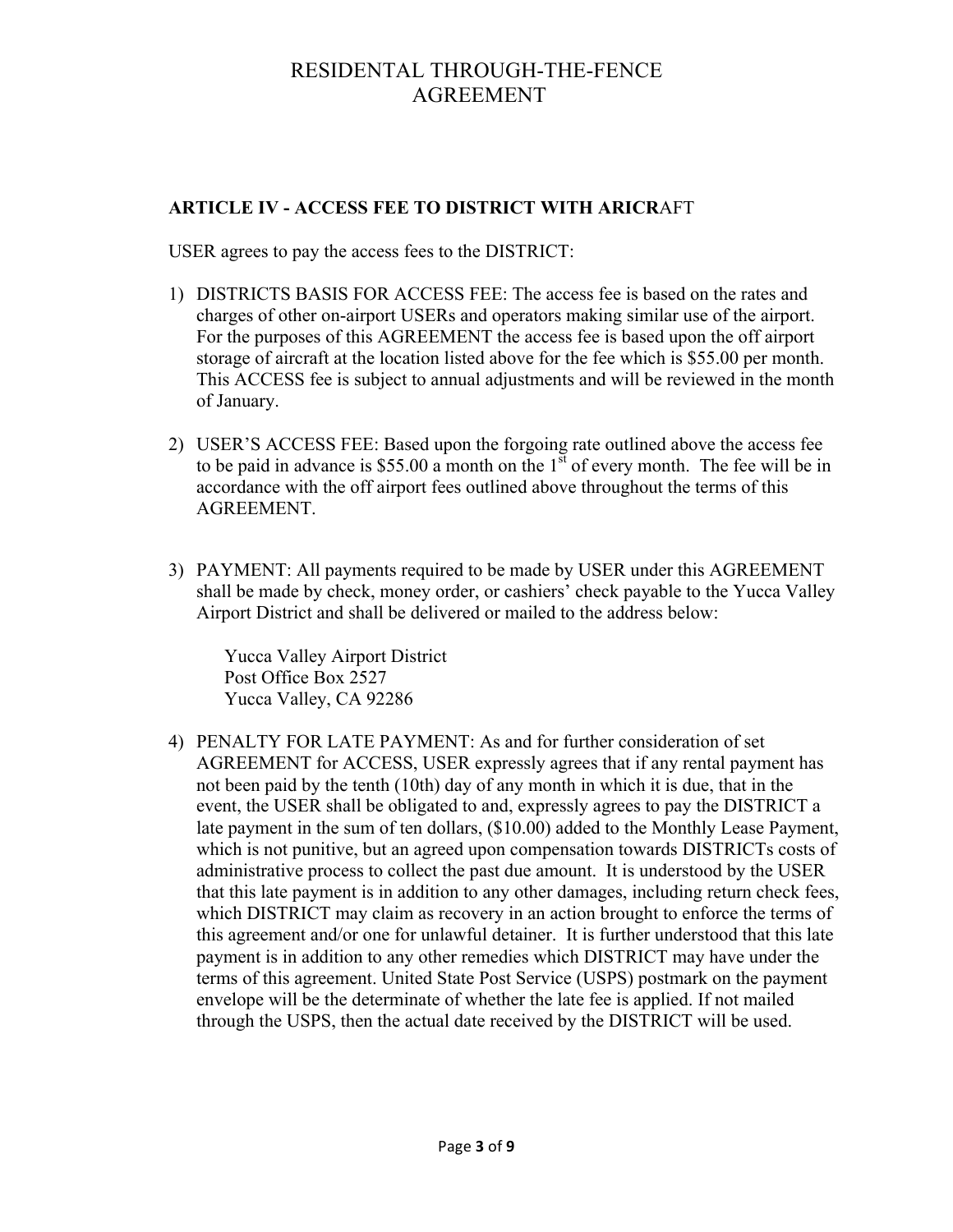#### ARTICLE V – CONSTRUCTION AND MAINTENANCE OF PRIVATE-USE INFRASTRUCTURE

It is understood and agreed that the USER shall construct all private-use infrastructure, required and acceptable to the DISTRICT, at USERS sole cost and expense. All required private-use infrastructure such as, taxiway, fence, sign(s), taxiway lights, gates, security controls, etc., shall be listed and depicted in Exhibit 1 to this agreement. Accordingly, USER covenants and agrees as follows:

- 1) Construction and Maintenance: To construct the private-use infrastructure on the USER'S or DISTRICTS property as may be required, all constructions on DISTRICTS property must be approved by DISTRICT 90 days prior to the commencement of constructions. During the term of this AGREEMENT, USER shall also be solely responsible for all maintenance (utility cost, turf or pavement maintenance, pavement markings, etc.) of said private-use infrastructure and shall at all times maintain it in good repair.
- 2) Construction Costs: Notwithstanding anything herein contained to the contrary, USER expressly agrees to pay any and all costs associated with private-use infrastructure (taxiway, fence, signs, taxiway lights, electrical power, gates, security controls, etc.) required by the DISTRICT.

#### ARTICLE VI – AGREEMENT SUBORDINATE TO GRANT ASSURANCES, AGREEMENTS WITH UNITED STATES, AND FEDERAL OBLIGATION.

This AGREEMENT shall be nonexclusive and shall at all times be subordinate to the provisions of any existing or future agreement between the DISTRICT and the United States Government, or to any order issued by the United States Government, or to any grant assurances of the AIRPORT, or to any of the AIRPORT's or DISTRICT'S Federal obligations.

The USER agrees to abide by the AIRPORT RULES AND REGULATIONS in effect at of the date of this agreement and as may be amended from time to time. USER acknowledges receipt of the YUCCA VALLEY AIRPORT RULES AND REGULATIONS.

#### ARTICLE VII – TERMINATION OF AGREEMENT

- 1) Events of Default by USER: DISTRICT, at its option, may declare the AGREEMENT terminated in its entirety upon the happening of any one or more of the following events and may exercise all rights related to the termination of this AGREEMENT.
	- a. The USER access fees outlined in Article IV, or any part thereof, are unpaid for a 60 days, or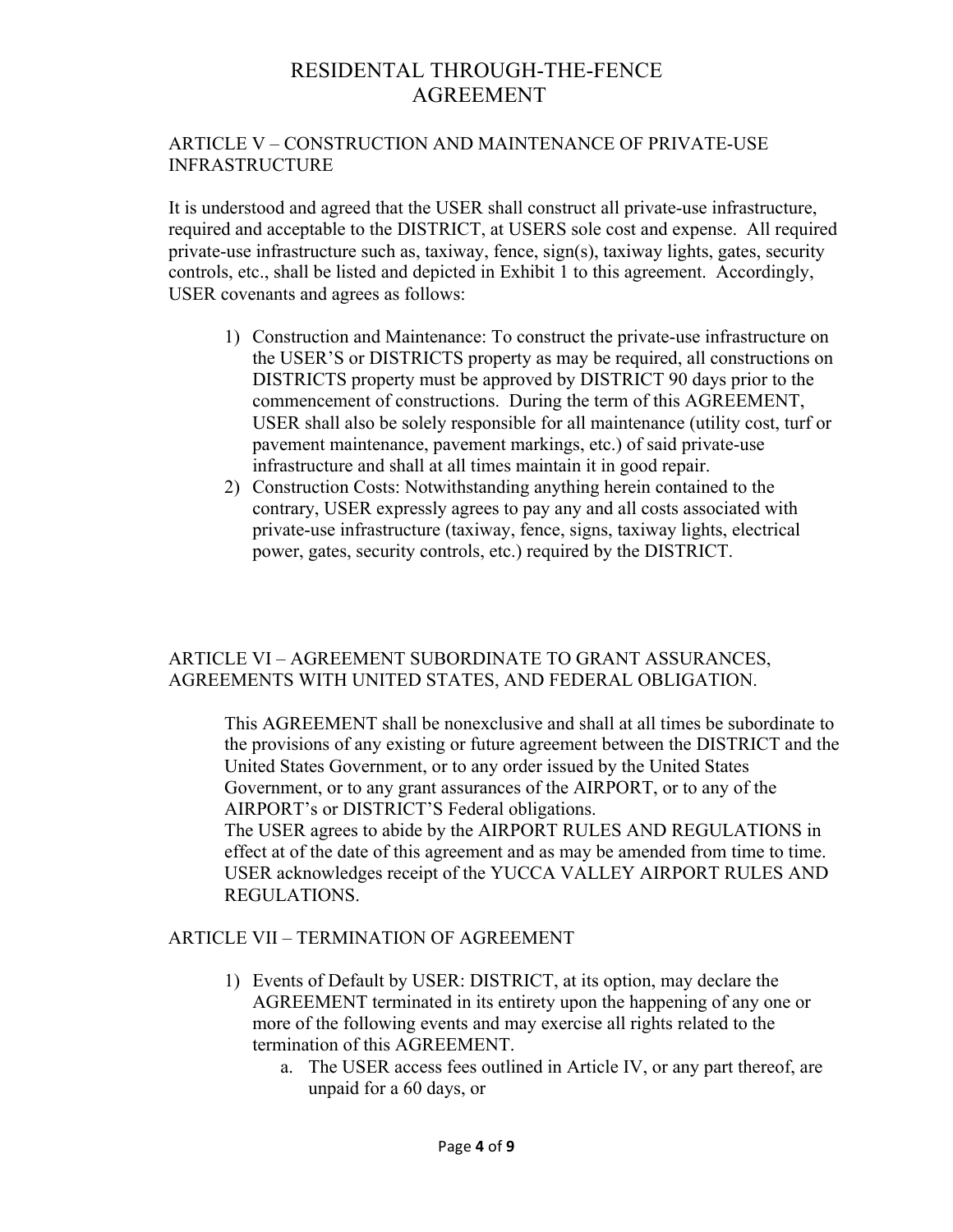- b. If USER shall file a voluntary petition in bankruptcy, or make a general assignment for the benefits of creditors, or if the USER is adjudicated as bankrupt, or USER otherwise assigns or attempts to assign its interest herein without the required prior written consent of DISTRICT; or
- c. If USER shall use or permit the use of the USER's premises at any time for any purpose which is not authorized by this AGREEMENT, or if USER shall use or permit the use thereof in violation of any law, rule or regulation, (including the AIRPORT RULES AND REGULATIONS), to which the USER has agreed to conform.
- d. USER fails to meet any terms or condition of this AGREEMENT.
- 2) Notice of Default: If the USER shall default in the performance of any other term or this AGREEMENT (except the payment of fees), then the DISTRICT shall send to the USER a written notice of default, specifying the nature of the default, and USER shall, within fourteen (14) days after the date of the notice, cure and remedy the default, and this GREEMENT shall then continue as before.
	- a. If USER shall fail to timely cure and remedy such default, the DISTRICT shall have the right to declare, by written notice to the USER, that the USER is in default, and to use all remedies available to DISTRICT under this AGREEMENT, including but not limited to erecting a fence on AIRPORT property to deny access to USER. However, if by its nature, such default cannot be cured within such fourteen (14) day period, such termination shall not be effective if the defaulting party commences to correct such default with said fourteen (14) days and corrects the same as promptly as reasonable practicable.
	- b. Termination of this AGREEMENT for non-payment of fees to DISTRICT by USER shall not become effective until after the expiration of fifteen (15) days written notice thereof by DISTRICT to USER and USER fails to pay all moneys owed, fully within said period.

#### ARTICLE VIII – NOTICES

1) Notices/Addresses: All notices, requests or other communications, required or permitted to be given hereunder, shall be in writing and delivered by via certified or registered mail, addressed to the appropriated party at its address as follows:

Yucca Valley Airport District Post Office Box 2527 Yucca Valley, CA 92286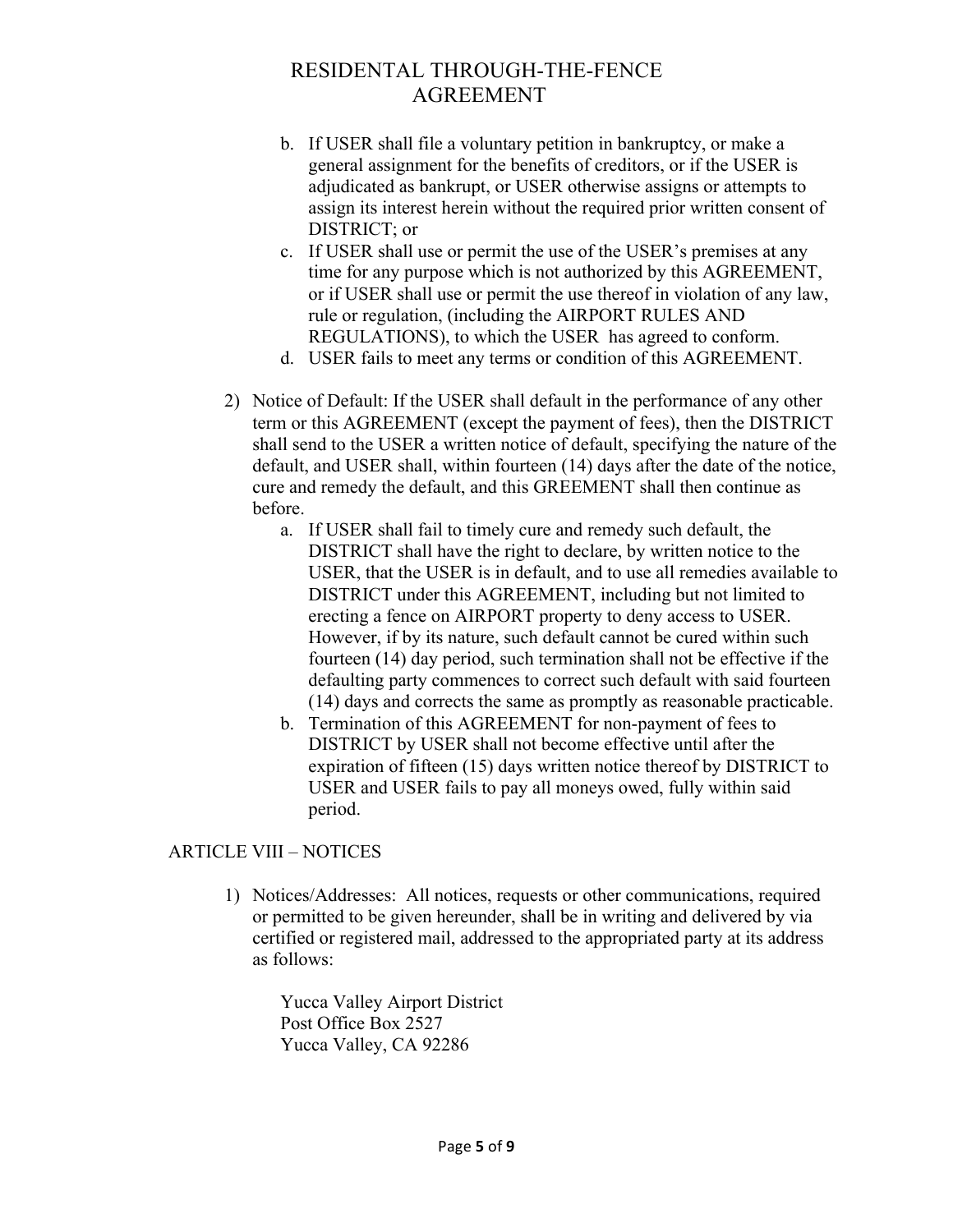#### ARTICLE IX – INSURANCE

- 1) USER agrees to maintain in force throughout the Term hereof, at USER's sole cost and expense, comprehensive liability policies, including its excess liability policy for any and all aircraft, endorsed to include the Yucca Valley Airport, Inc. and the Yucca Valley Airport District as an ADDITIONAL INSURED or to secure, maintain and pay the necessary premiums upon, a policy of liability insurance which shall apply to the demised premises, in a company satisfactory to the DISTRICT, which shall name the DISTRICT, and the officers and employees of the DISTRICT as additional insureds, with limits not less than ONE MILLION DOLLARS (\$1,000,000.00) aggregate per accident, bodily injury, signal limit.
- 2) The USER shall cause the DISTRICT to be furnished with a certificate of such insurance ON ANY OTHER MOTORIZED VEHICLE (car, et al) with a minimum of One Hundred Thousand Dollars/Three Hundred Thousand Dollars (\$100,000/\$300,000) Combined Single Limit that operates on Airport or District property. USER agrees to obtain a written obligation on the part of the insurance carriers to notify DISTRICT in writing at least thirty (30) days prior to any cancellation or non-renewal of any policy required of USER hereunder and USER further agrees that if USER does not keep said insurance in full force and effect, the USER will remove the vehicle, airplane, auto or any motorized vehicle, et al, and will not be able to return until the notice is received by the, DISTRICT or Airport Manager. USER's with uninsured motorized vehicle on DISTRICT property will have this lease agreement terminated. Any motorized vehicle accessing AIRPORT property, including taxiways, will maintain minimum public liability and property damage insurance.
- 3) The following entities MUST be made an ADDITIONAL INSURED ON ALL POLICES OF ANY MOTORIZED VEHICLE:

Yucca Valley Airport District (Mailing Address) Post Office Box 2527 Yucca Valley, California 92286

(Physical Address) 6804 Warren Vista Avenue Yucca Valley, California 92284

AND THE:

Yucca Valley Airport, Inc. (Mailing Address) Post Office Box 2592 Yucca Valley, California 92286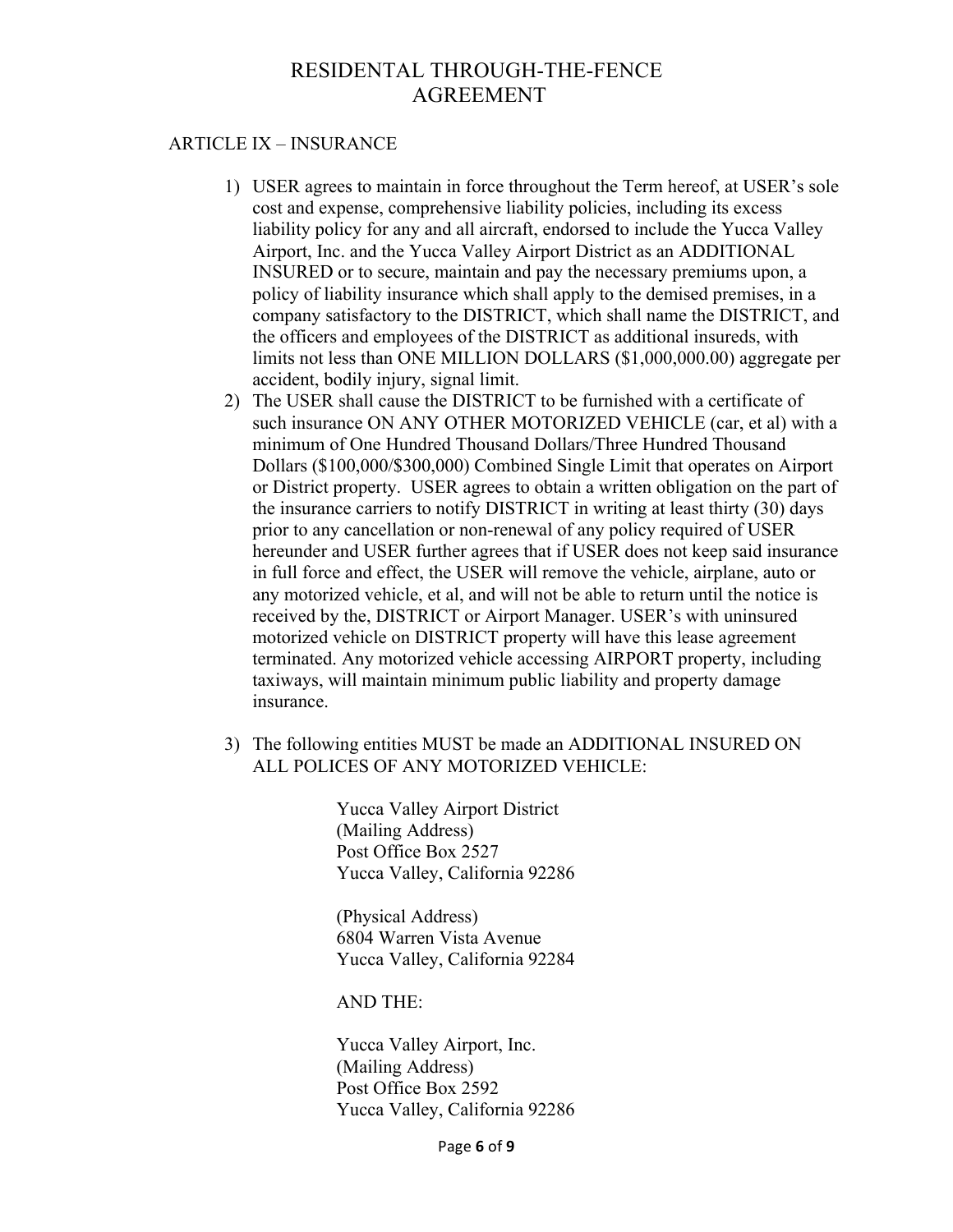(Physical Address) 6804 Warren Vista Avenue Yucca Valley, California 92284

IN WITNESS WHEREOF, the parties have executed these presents by their duly authorized officers.

EXECUTED IN THE PRESENCE OF: DISTRICT: Yucca Valley Airport District

 $\mathcal{L}_\text{max}$  , and the contribution of the contribution of the contribution of the contribution of the contribution of the contribution of the contribution of the contribution of the contribution of the contribution of t

Board Member  $\mathcal{L}_\text{max}$  , and the contribution of the contribution of the contribution of the contribution of the contribution of the contribution of the contribution of the contribution of the contribution of the contribution of t USER (sign name) \_\_\_\_\_\_\_\_\_\_\_\_\_\_\_\_\_\_\_\_\_\_\_\_\_\_\_\_\_\_\_ (print name)  $(address)$  $\frac{\frac{1}{2} \left( \frac{1}{2} \right) \left( \frac{1}{2} \right) \left( \frac{1}{2} \right) \left( \frac{1}{2} \right) \left( \frac{1}{2} \right) \left( \frac{1}{2} \right) \left( \frac{1}{2} \right) \left( \frac{1}{2} \right) \left( \frac{1}{2} \right) \left( \frac{1}{2} \right) \left( \frac{1}{2} \right) \left( \frac{1}{2} \right) \left( \frac{1}{2} \right) \left( \frac{1}{2} \right) \left( \frac{1}{2} \right) \left( \frac{1}{2} \right) \left($ \_\_\_\_\_\_\_\_\_\_\_\_\_\_\_\_\_\_\_\_\_\_\_\_\_\_\_\_\_\_\_(email) \_\_\_\_\_\_\_\_\_\_\_\_\_\_\_\_\_\_\_\_\_\_\_\_\_\_\_\_\_\_\_(cell phone) \_\_\_\_\_\_\_\_\_\_\_\_\_\_\_\_\_\_\_\_\_\_\_\_\_(other phone)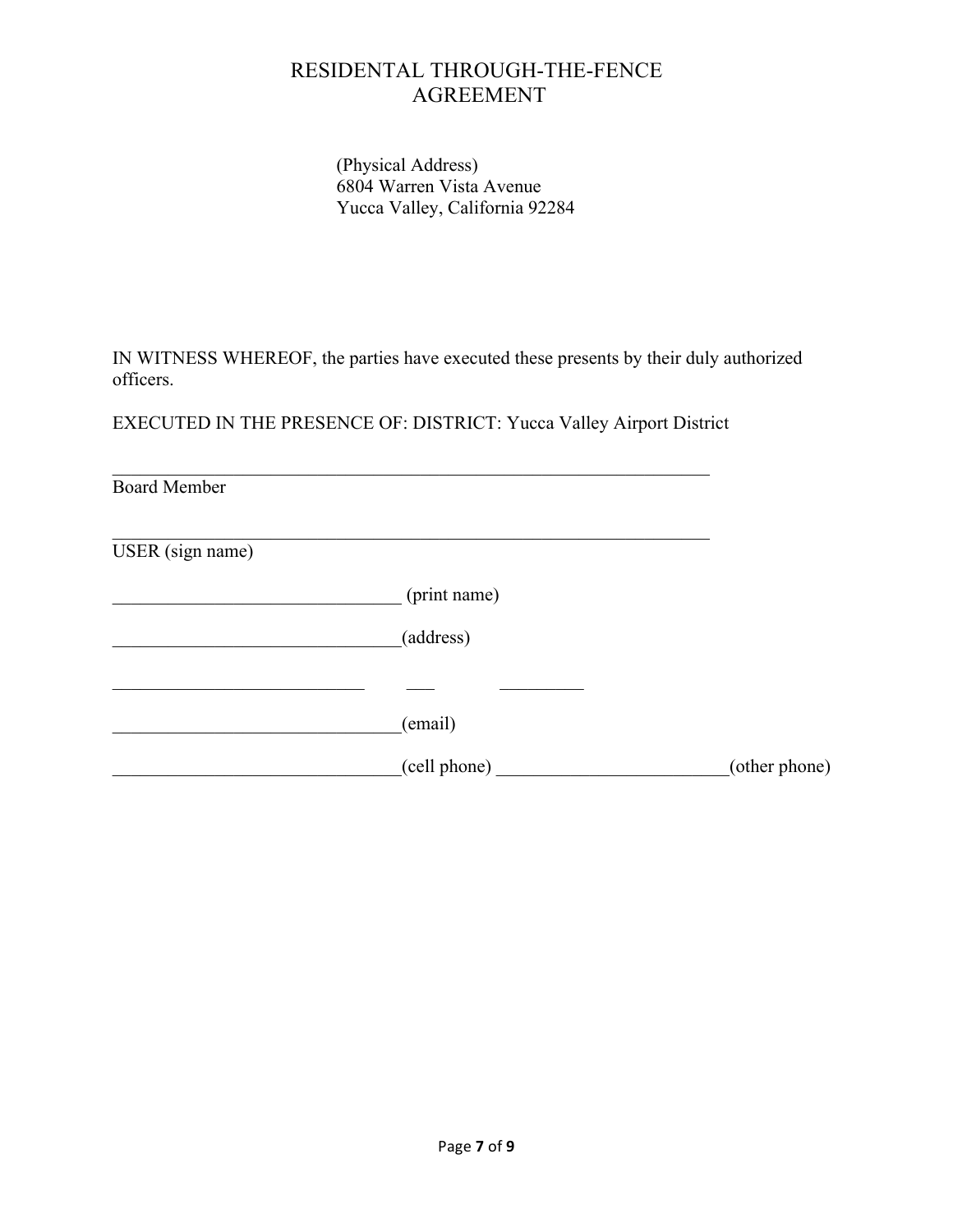| <b>AIRPLANE</b>                                                                                                                    |               |
|------------------------------------------------------------------------------------------------------------------------------------|---------------|
| N NUMBER<br><u> 1989 - Johann John Stein, mars ar breist fan de Amerikaanske kommunister (</u>                                     |               |
| <b>MAKE</b><br><u> 1989 - Johann John Stein, mars eta biztanleria (</u>                                                            |               |
| <b>MODEL</b>                                                                                                                       |               |
| <b>YEAR</b><br><u> 1989 - Johann Barn, mars ann an t-Amhain an t-Amhain an t-Amhain an t-Amhain an t-Amhain an t-Amhain an t-A</u> |               |
| INSURANCE<br><b>COMPANY</b>                                                                                                        |               |
| <b>CAR</b>                                                                                                                         |               |
| <b>MAKE</b><br>the control of the control of the control of the control of the control of the control of                           |               |
| <b>MODEL</b>                                                                                                                       |               |
| <b>YEAR</b><br>the control of the control of the control of the control of the control of the control of                           |               |
| <b>INSURANCE</b><br><u> 1980 - Andrea Andrew Maria (h. 1980).</u><br><b>COMPANY</b>                                                |               |
|                                                                                                                                    | PERMIT NUMBER |

### **OTHER MOTORIZED VEHICLE**

MAKE \_\_\_\_\_\_\_\_\_\_\_\_\_\_\_\_\_\_\_\_\_\_\_\_\_\_\_\_\_\_

MODEL \_\_\_\_\_\_\_\_\_\_\_\_\_\_\_\_\_\_\_\_\_\_\_\_\_\_\_\_\_\_

YEAR \_\_\_\_\_\_\_\_\_\_\_\_\_\_\_\_\_\_\_\_\_\_\_\_\_\_\_\_\_\_

INSURANCE \_\_\_\_\_\_\_\_\_\_\_\_\_\_\_\_\_\_\_\_\_\_\_\_\_\_\_\_\_\_\_ **COMPANY**